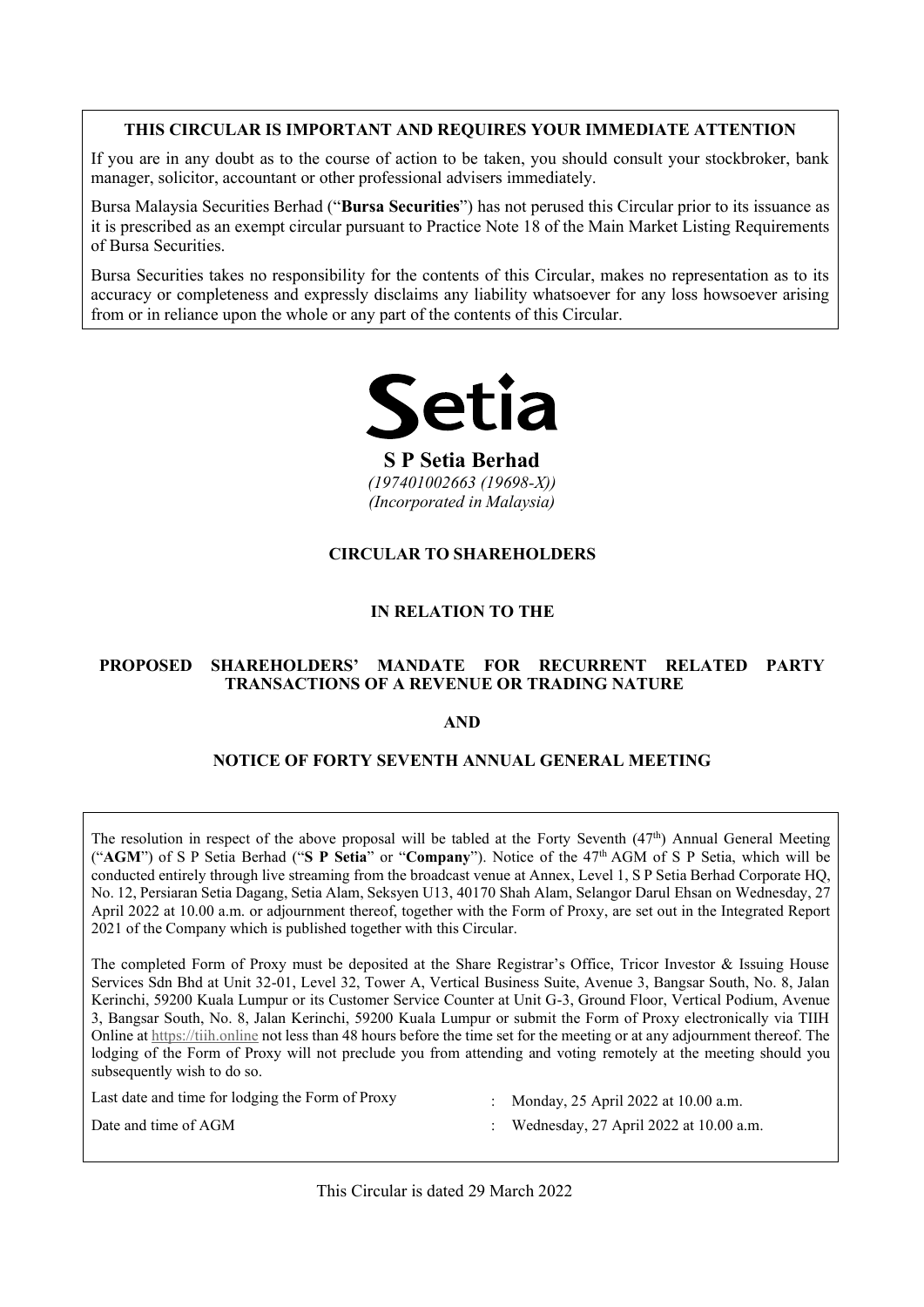## **DEFINITIONS**

| Act                               |                      | Companies Act 2016, as amended from time to time and any re-<br>enactment thereof                                                                                                                                                                                                                                                                          |  |  |  |  |  |
|-----------------------------------|----------------------|------------------------------------------------------------------------------------------------------------------------------------------------------------------------------------------------------------------------------------------------------------------------------------------------------------------------------------------------------------|--|--|--|--|--|
| AGM                               |                      | <b>Annual General Meeting</b>                                                                                                                                                                                                                                                                                                                              |  |  |  |  |  |
| Board                             |                      | The Board of Directors of S P Setia                                                                                                                                                                                                                                                                                                                        |  |  |  |  |  |
| <b>Bursa Securities</b>           | $\vdots$             | Bursa Malaysia Securities Berhad                                                                                                                                                                                                                                                                                                                           |  |  |  |  |  |
| <b>CMSA</b>                       | $\ddot{\cdot}$       | Capital Markets and Services Act 2007, as amended from time to time<br>and any re-enactment thereof                                                                                                                                                                                                                                                        |  |  |  |  |  |
| Directory(s)                      | $\ddot{\phantom{a}}$ | Shall have the meaning given in Section $2(1)$ of the CMSA and for<br>purposes of the Proposed Shareholders' Mandate includes any person<br>who is or was within the preceding $six(6)$ months of the date on<br>which the terms of the transaction were agreed upon, a director or<br>chief executive of S P Setia and/or its subsidiary companies        |  |  |  |  |  |
| <b>Listing Requirements</b>       | $\ddot{\phantom{a}}$ | The Main Market Listing Requirements of Bursa Securities, as<br>amended from time to time and any re-enactment thereof                                                                                                                                                                                                                                     |  |  |  |  |  |
| <b>LPD</b>                        | $\vdots$             | 28 February 2022, being the latest practicable date prior to the<br>printing of this Circular                                                                                                                                                                                                                                                              |  |  |  |  |  |
| Major Shareholder(s)              | $\vdots$             | A person who has an interest or interests in one or more voting shares<br>in the Company and the total number of that share or the total number<br>of those shares, is:                                                                                                                                                                                    |  |  |  |  |  |
|                                   |                      | 10% or more of the total number of voting shares in the<br>(a)<br>Company; or                                                                                                                                                                                                                                                                              |  |  |  |  |  |
|                                   |                      | (b) 5% or more of the total number of voting shares in the Company<br>where such person is the largest shareholder of the Company.                                                                                                                                                                                                                         |  |  |  |  |  |
|                                   |                      | For the purpose of this definition, "interest in shares" shall have the<br>meaning given in Section 8 of the Act. A major shareholder includes<br>any person who is or was within the preceding $six(6)$ months of the<br>date on which the terms of the transaction were agreed upon, a major<br>shareholder of S P Setia and/or its subsidiary companies |  |  |  |  |  |
| <b>NA</b>                         |                      | Net assets                                                                                                                                                                                                                                                                                                                                                 |  |  |  |  |  |
| Person(s) Connected               | $\ddot{\cdot}$       | As defined in the Listing Requirements                                                                                                                                                                                                                                                                                                                     |  |  |  |  |  |
| Proposed Shareholders'<br>Mandate | $\vdots$             | Proposed shareholders' mandate for the Recurrent Related Party<br>Transactions to be entered into by the Group from the date of the<br>forthcoming 47 <sup>th</sup> AGM to the next AGM                                                                                                                                                                    |  |  |  |  |  |

Except where the context otherwise requires, the following shall apply throughout this Circular: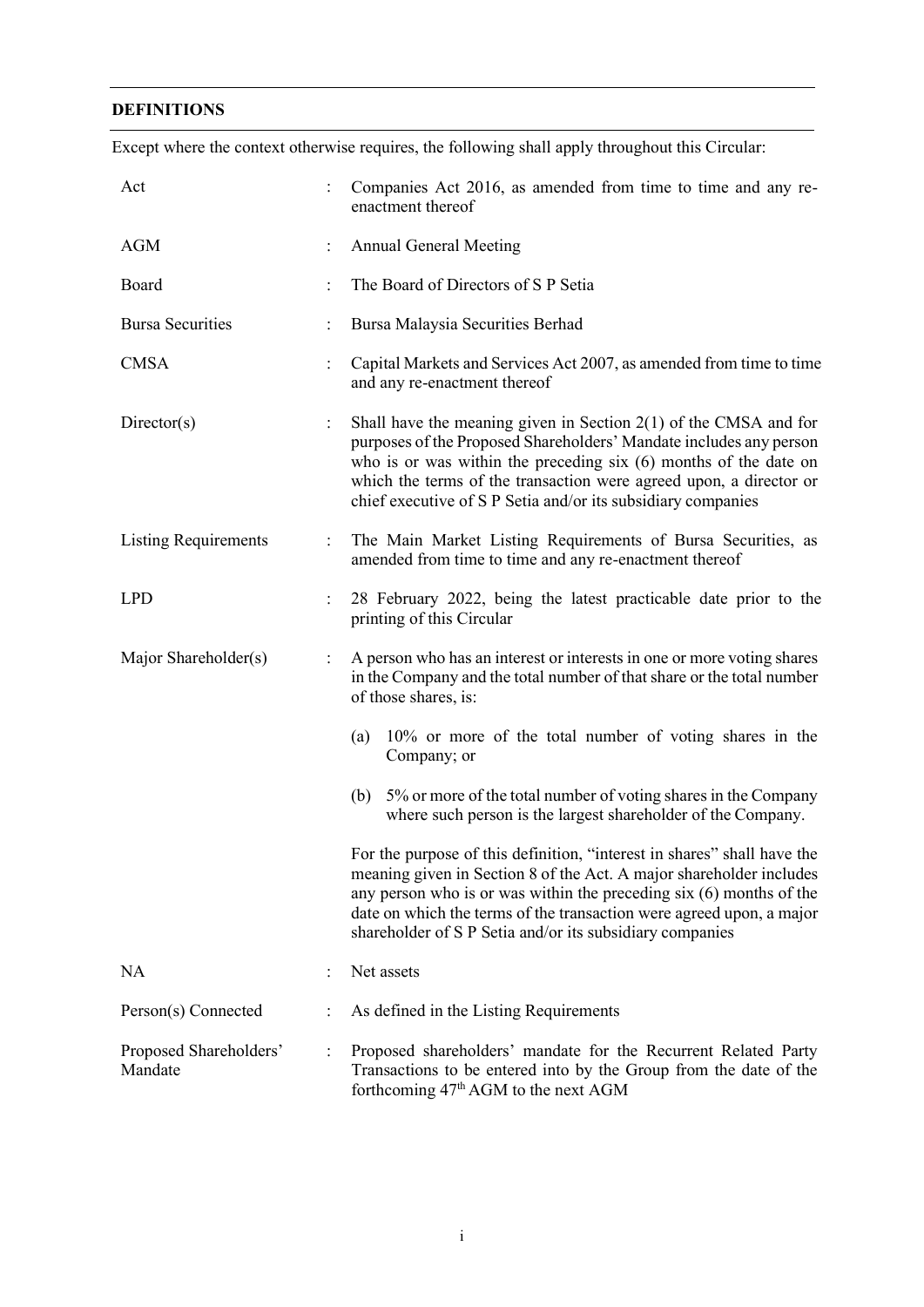## **DEFINITIONS** *(Cont'd)*

| <b>Recurrent Related Party</b><br>Transaction(s) | $\ddot{\cdot}$       | Related Party Transaction(s) involving recurrent transactions of a<br>revenue or trading nature that are necessary for the day-to-day<br>operations and are in the ordinary course of business of the Group |  |  |  |
|--------------------------------------------------|----------------------|-------------------------------------------------------------------------------------------------------------------------------------------------------------------------------------------------------------|--|--|--|
| Related Party(ies)                               | $\ddot{\cdot}$       | Director(s), Major Shareholder(s) or Person(s) Connected                                                                                                                                                    |  |  |  |
| <b>Related Party</b><br>Transaction(s)           | $\ddot{\phantom{a}}$ | Transaction(s) entered into by $S \cdot P$ Setia Group which involve(s) the<br>interest, direct or indirect, of the Related Party(ies)                                                                      |  |  |  |
| <b>RM</b>                                        | $\vdots$             | Ringgit Malaysia                                                                                                                                                                                            |  |  |  |
| Shareholders' Mandate                            | $\ddot{\cdot}$       | The shareholders' mandate obtained at the 46 <sup>th</sup> AGM held on 22 April<br>2021 for S P Setia Group to enter into Recurrent Related Party<br>Transactions                                           |  |  |  |
| S P Setia or the Company                         | $\ddot{\phantom{a}}$ | S P Setia Berhad                                                                                                                                                                                            |  |  |  |
| S P Setia Group or the<br>Group                  | $\ddot{\cdot}$       | S P Setia and its subsidiaries, collectively                                                                                                                                                                |  |  |  |
| $RCPS-i A$                                       | $\ddot{\cdot}$       | Islamic redeemable convertible preference share(s) in S P Setia                                                                                                                                             |  |  |  |
| $RCPS-1B$                                        |                      | Class B Islamic redeemable convertible preference share(s) in S $P$<br>Setia                                                                                                                                |  |  |  |
| Share(s)                                         | $\ddot{\phantom{a}}$ | Ordinary share(s) in S P Setia                                                                                                                                                                              |  |  |  |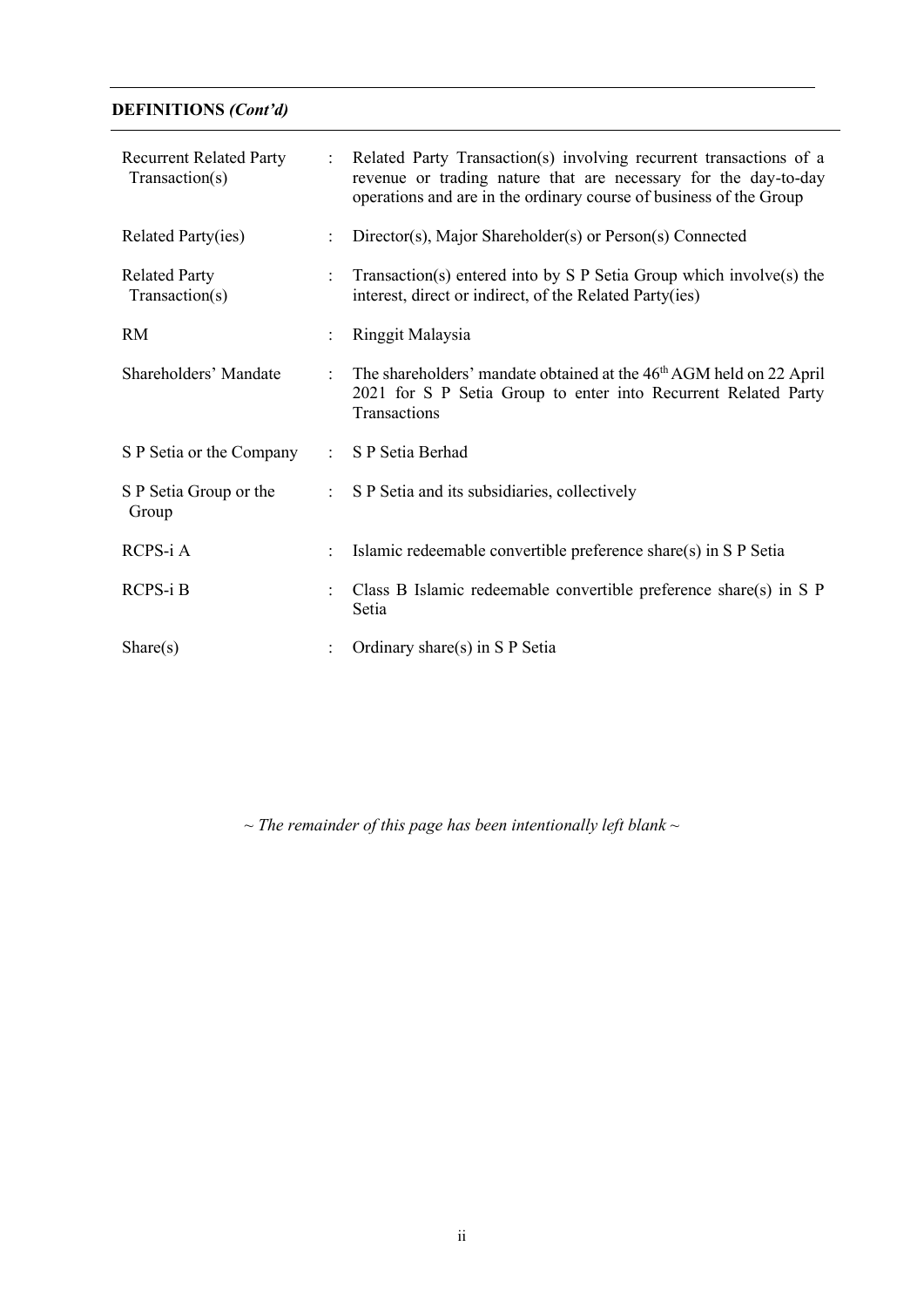## **TABLE OF CONTENTS**

## **Page**

## **LETTER TO THE SHAREHOLDERS OF S P SETIA CONTAINING:**

| 1. | <b>INTRODUCTION</b>                                                    |                                                                                                          |                |  |  |  |
|----|------------------------------------------------------------------------|----------------------------------------------------------------------------------------------------------|----------------|--|--|--|
| 2. |                                                                        | DETAILS OF THE PROPOSED SHAREHOLDERS' MANDATE                                                            | $\overline{2}$ |  |  |  |
|    | 2.1                                                                    | Introduction                                                                                             | $\overline{2}$ |  |  |  |
|    | 2.2                                                                    | <b>Classes of Related Parties</b>                                                                        | $\overline{4}$ |  |  |  |
|    | 2.3                                                                    | Details of Recurrent Related Party Transactions contemplated under the<br>Proposed Shareholders' Mandate | 5              |  |  |  |
|    | 2.4                                                                    | Amount Due and Owing by Related Parties                                                                  | 6              |  |  |  |
|    | 2.5                                                                    | Review Procedures in relation to Recurrent Related Party Transactions                                    | 6              |  |  |  |
|    | 2.6                                                                    | <b>Audit Committee Statement</b>                                                                         | $\tau$         |  |  |  |
| 3. | RATIONALE AND BENEFITS OF THE PROPOSED SHAREHOLDERS'<br><b>MANDATE</b> |                                                                                                          |                |  |  |  |
| 4. |                                                                        | <b>FINANCIAL EFFECTS</b>                                                                                 | 8              |  |  |  |
|    | 4.1                                                                    | Share Capital and Major Shareholders' Shareholdings                                                      | 8              |  |  |  |
|    | 4.2                                                                    | Earnings                                                                                                 | 8              |  |  |  |
|    | 4.3                                                                    | <b>NA</b>                                                                                                | 8              |  |  |  |
| 5. | <b>APPROVALS REQUIRED</b>                                              |                                                                                                          |                |  |  |  |
| 6. | INTERESTS OF THE DIRECTORS AND MAJOR SHAREHOLDERS                      |                                                                                                          |                |  |  |  |
| 7. | OPINION AND RECOMMENDATION FROM DIRECTORS                              |                                                                                                          |                |  |  |  |
| 8. | <b>AGM</b>                                                             |                                                                                                          |                |  |  |  |
| 9. | <b>FURTHER INFORMATION</b>                                             |                                                                                                          |                |  |  |  |
|    |                                                                        |                                                                                                          |                |  |  |  |

## **APPENDICES**

| APPENDIX I           | $\overline{\phantom{a}}$ | ORDINARY RESOLUTION 9 UNDER SPECIAL BUSINESS TO<br>BE TABLED AT THE 47 <sup>TH</sup> AGM OF S P SETIA SCHEDULED TO<br>BE HELD ON WEDNESDAY, 27 APRIL 2022 AT 10.00 A.M. |
|----------------------|--------------------------|-------------------------------------------------------------------------------------------------------------------------------------------------------------------------|
| <b>APPENDIX II</b>   |                          | - FURTHER INFORMATION                                                                                                                                                   |
|                      |                          | NOTICE OF 47 <sup>TH</sup> AGM - ENCLOSED IN THE INTEGRATED REPORT 2021                                                                                                 |
| <b>FORM OF PROXY</b> | $\sim 100$               | ENCLOSED IN THE INTEGRATED REPORT 2021                                                                                                                                  |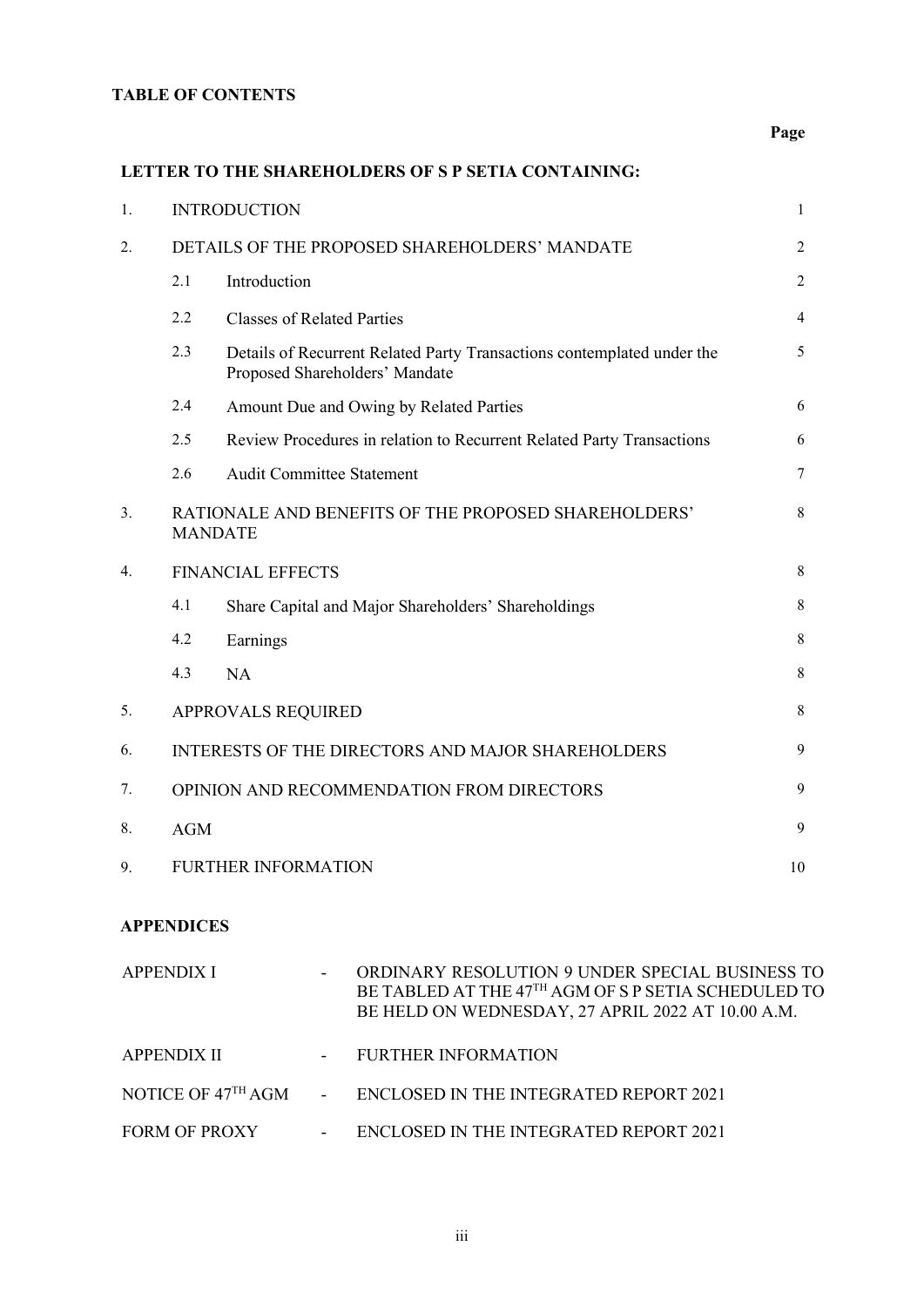

#### **Registered Office**

S P Setia Berhad Corporate HQ No. 12, Persiaran Setia Dagang Setia Alam, Seksyen U13 40170 Shah Alam Selangor Darul Ehsan

29 March 2022

#### **Board of Directors**

Y.A.M. Tan Sri Dato' Seri Syed Anwar Jamalullail *(Non-Independent Non-Executive Chairman)* Datuk Choong Kai Wai *(President and Chief Executive Officer)* Dato' Ahmad Pardas Bin Senin *(Senior Independent Non-Executive Director)*  Dato' Seri Ir. Hj. Mohd Noor Bin Yaacob *(Independent Non-Executive Director)*  Dato' Halipah Binti Esa *(Independent Non-Executive Director)* Dato' Zuraidah Binti Atan *(Independent Non-Executive Director)*  Mr. Philip Tan Puay Koon *(Independent Non-Executive Director)* Tengku Dato' Ab. Aziz Bin Tengku Mahmud *(Non-Independent Non-Executive Director)* Dato' Azmi Bin Mohd Ali *(Non-Independent Non-Executive Director)* Dato' Merina Binti Abu Tahir *(Independent Non-Executive Director)*

#### **To: The Shareholders of S P Setia Berhad**

Dear Sir/Madam,

#### **PROPOSED SHAREHOLDERS' MANDATE FOR RECURRENT RELATED PARTY TRANSACTIONS OF A REVENUE OR TRADING NATURE**

#### **1. INTRODUCTION**

The Company had at the 46<sup>th</sup> AGM held on 22 April 2021, obtained a shareholders' mandate for the Company and/or its subsidiary companies to enter into Recurrent Related Party Transactions on terms that are not more favourable to the Related Parties than those generally available to the public.

The authority conferred by the Shareholders' Mandate shall, in accordance with the Listing Requirements, lapse at the conclusion of the forthcoming 47<sup>th</sup> AGM of the Company unless an authority for its renewal is obtained from the shareholders at the forthcoming  $47<sup>th</sup>$  AGM.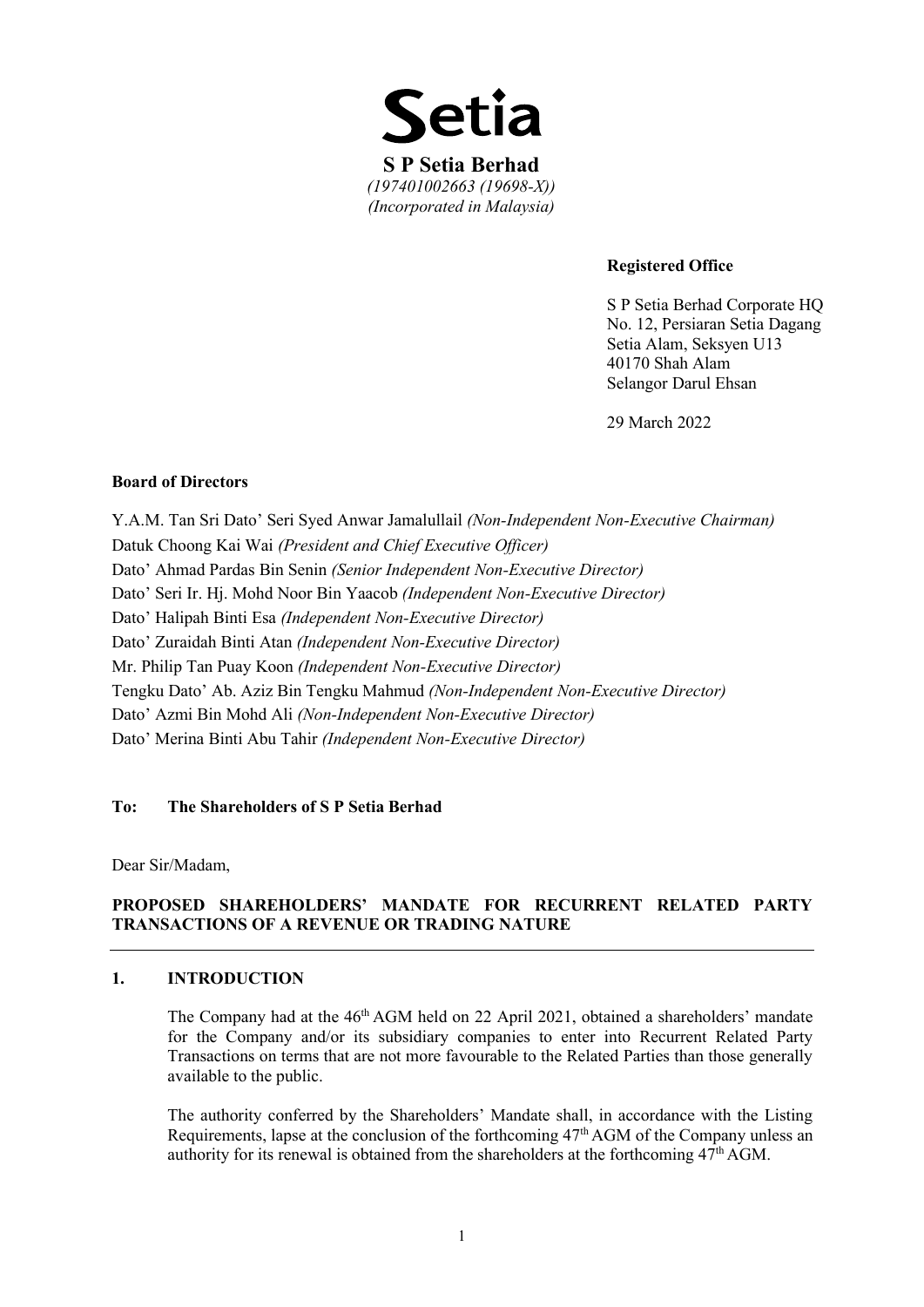In relation thereto, the Board had on 1 March 2022, announced its intention to seek its shareholders' approval for the Proposed Shareholders' Mandate at the forthcoming 47<sup>th</sup> AGM of the Company.

The purpose of this Circular is to provide you with the relevant information on the Proposed Shareholders' Mandate and to seek your approval for the ordinary resolution to be tabled as Special Business at the forthcoming  $47<sup>th</sup>$  AGM of the Company. The Notice of the  $47<sup>th</sup>$  AGM together with the Form of Proxy are enclosed in the Integrated Report 2021 which is published together with this Circular.

An extract of the ordinary resolution in respect of the Proposed Shareholders' Mandate is set out in Appendix I of this Circular.

### **SHAREHOLDERS ARE ADVISED TO READ THE CONTENTS AND APPENDICES OF THIS CIRCULAR CAREFULLY BEFORE VOTING ON THE RESOLUTION PERTAINING TO THE PROPOSED SHAREHOLDERS' MANDATE.**

#### **2. DETAILS OF THE PROPOSED SHAREHOLDERS' MANDATE**

#### **2.1 Introduction**

Pursuant to Part E, Paragraph 10.09 of Chapter 10 of the Listing Requirements, the Company may seek its shareholders' mandate with regard to Related Party Transactions involving recurrent transactions of a revenue or trading nature which are made at arm's length and are necessary for its day-to-day operations subject to, inter alia, the following:

- (a) the transactions are in the ordinary course of business of the Group and are on terms not more favourable to the Related Parties than those generally available to the public;
- (b) the shareholders' mandate is subject to annual renewal and disclosure is made in the annual report of the aggregate value of transactions conducted pursuant to the shareholders' mandate during the financial year where:
	- i) the consideration, value of the assets, capital outlay or costs of the aggregated transactions is RM1 million or more; or
	- ii) any one of the percentage ratios of such aggregated transactions is equal to or exceeds 1%,

whichever is the higher;

- (c) the Company's circular to shareholders for the shareholders' mandate shall include the information set out in Annexure PN12-A of Practice Note 12 of the Listing Requirements;
- (d) in a meeting to obtain shareholders' mandate, the interested Director, interested Major Shareholder or interested Person Connected to a Director or Major Shareholder; and where the interest of an interested Person Connected to a Director or Major Shareholder is involved, such Director or Major Shareholder, must not vote on the resolution approving the transactions, and an interested Director or interested Major Shareholder must ensure that Persons Connected to him/her abstain from voting on the resolution approving the transactions; and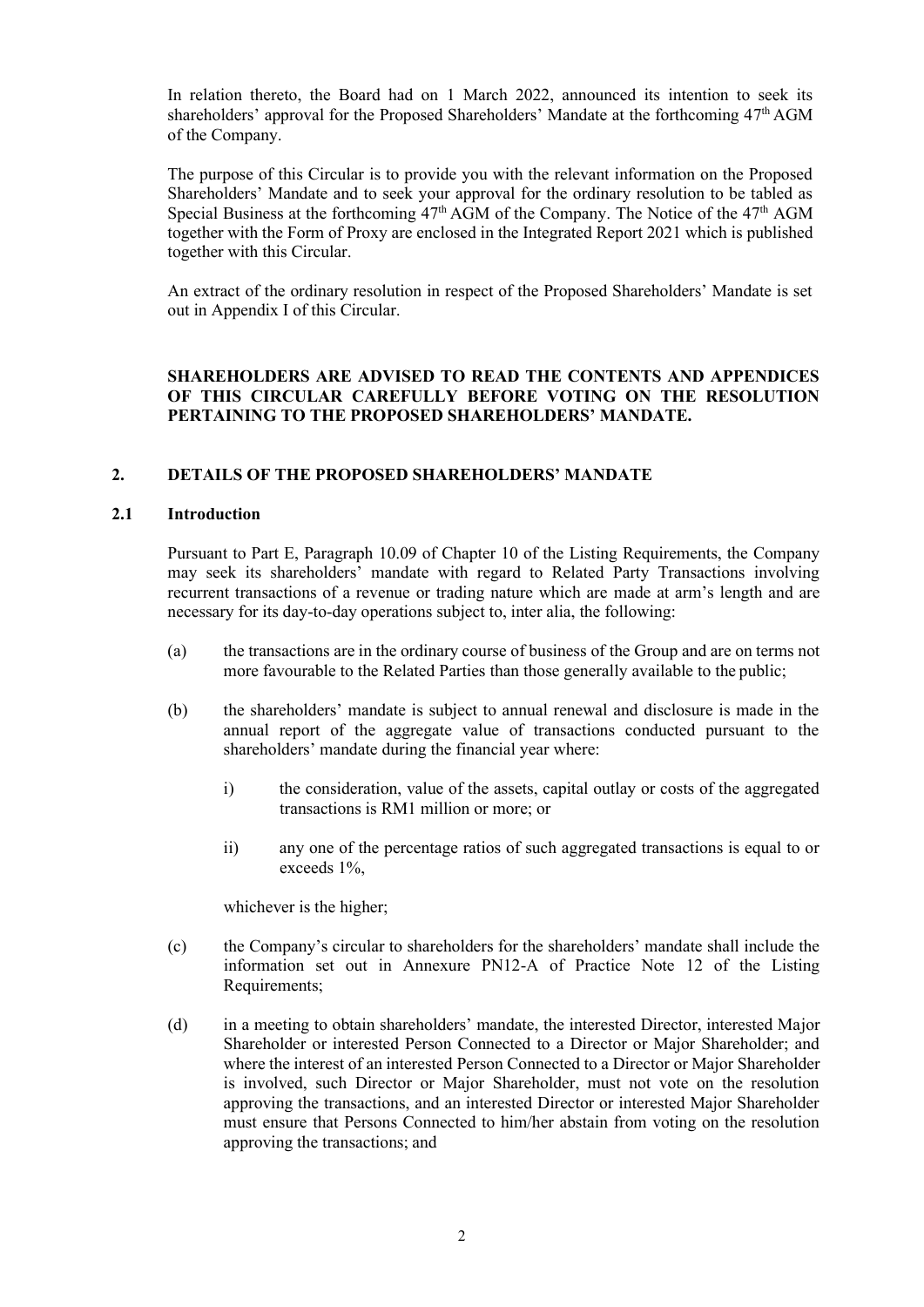(e) the Company immediately announces to Bursa Securities when the actual value of a Recurrent Related Party Transaction entered into by the Company, exceeds the estimated value of the Recurrent Related Party Transaction disclosed in this Circular by 10% or more and must include the information as may be prescribed by Bursa Securities in its announcement.

In accordance with Section 3.3(a) of Practice Note 12 of the Listing Requirements, the Company may procure a mandate for acquisition or disposal of land or land-based property provided that the transaction is a Recurrent Related Party Transaction and any one of the percentage ratios is not more than 10%. As disclosed under Section 2.3.1 of this Circular, the estimates of the value of this category of transactions cannot be ascertained given the various types of properties sold by the Group which vary from project to project. However, any one of the percentage ratios of the transactions is not more than 10%.

The principal activity of the Company is that of investment holding. Its subsidiaries and associated companies are involved in property development, construction, investment and property holding, property management, manufacturing and recreation club operator.

It is envisaged that in the normal course of the Group's businesses, transactions of a revenue or trading nature between companies in the Group and the Related Parties are likely to occur, and which are necessary for its day-to-day operations.

In this respect, the Board is seeking approval from shareholders for the Proposed Shareholders' Mandate which will allow the Group, in their normal course of business, to enter into the category of Recurrent Related Party Transactions referred to in Section 2.3.1 of this Circular with the Related Parties, provided that such transactions are made at arm's length, on the Group's normal commercial terms and on terms not more favourable to the Related Parties than those generally available to the public and are not to the detriment of the minority shareholders of the Company.

The Proposed Shareholders' Mandate is subject to annual renewal. In this respect, any authority conferred by the Proposed Shareholders' Mandate shall take effect from and including 27 April 2022 being the date of the forthcoming  $47<sup>th</sup>$  AGM and shall continue to be in force until:

- (a) the conclusion of the next AGM of the Company following the AGM at which such Proposed Shareholders' Mandate was passed, at which time it will lapse, unless by a resolution passed at the meeting, the authority is renewed;
- (b) the expiration of the period within which the next AGM after the date it is required to be held pursuant to Section 340(2) of the Act (but shall not extend to such extension as may be allowed pursuant to Section 340(4) of the Act); or
- (c) revoked or varied by resolution passed by the shareholders in general meeting,

whichever is the earlier.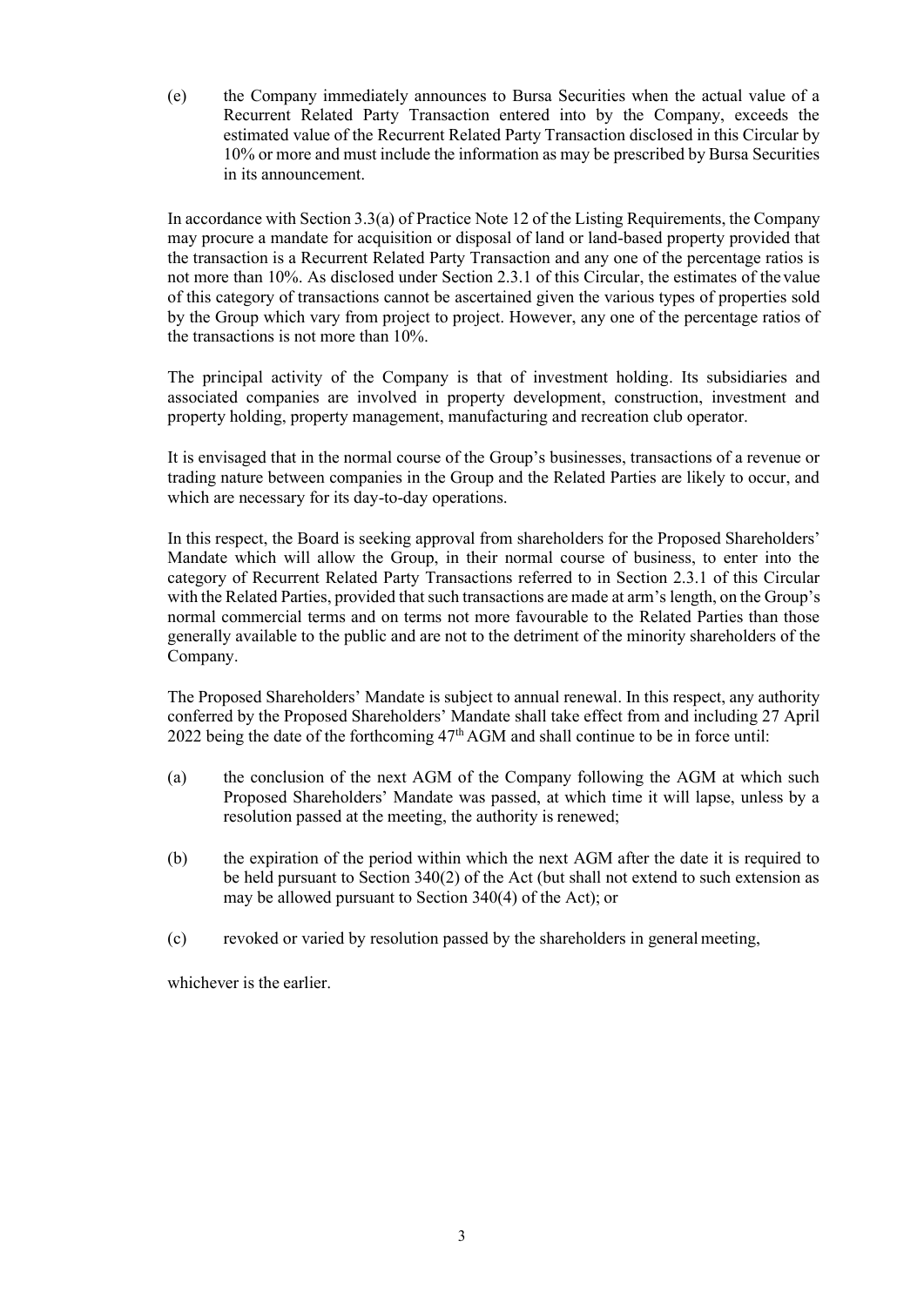Disclosure will be made in the Company's Integrated Report in accordance with Section 3.1.5 of Practice Note 12 of the Listing Requirements, which requires a breakdown of the aggregate value of the Recurrent Related Party Transactions made during the financial year pursuant to the Proposed Shareholders' Mandate based on the following information:

- (i) type of Recurrent Related Party Transactions entered into; and
- (ii) names of the Related Parties involved in each type of the Recurrent Related Party Transactions entered into and their relationship with the Company.

Details of the Recurrent Related Party Transactions of the Group which are in accordance with Paragraph 10.09 (1) of the Listing Requirements are set out in the ensuing paragraphs.

#### **2.2 Classes of Related Parties**

The Proposed Shareholders' Mandate will apply to the following classes of Related Parties:

- (i) Directors or Major Shareholders; and
- (ii) Persons Connected to the Directors or Major Shareholders.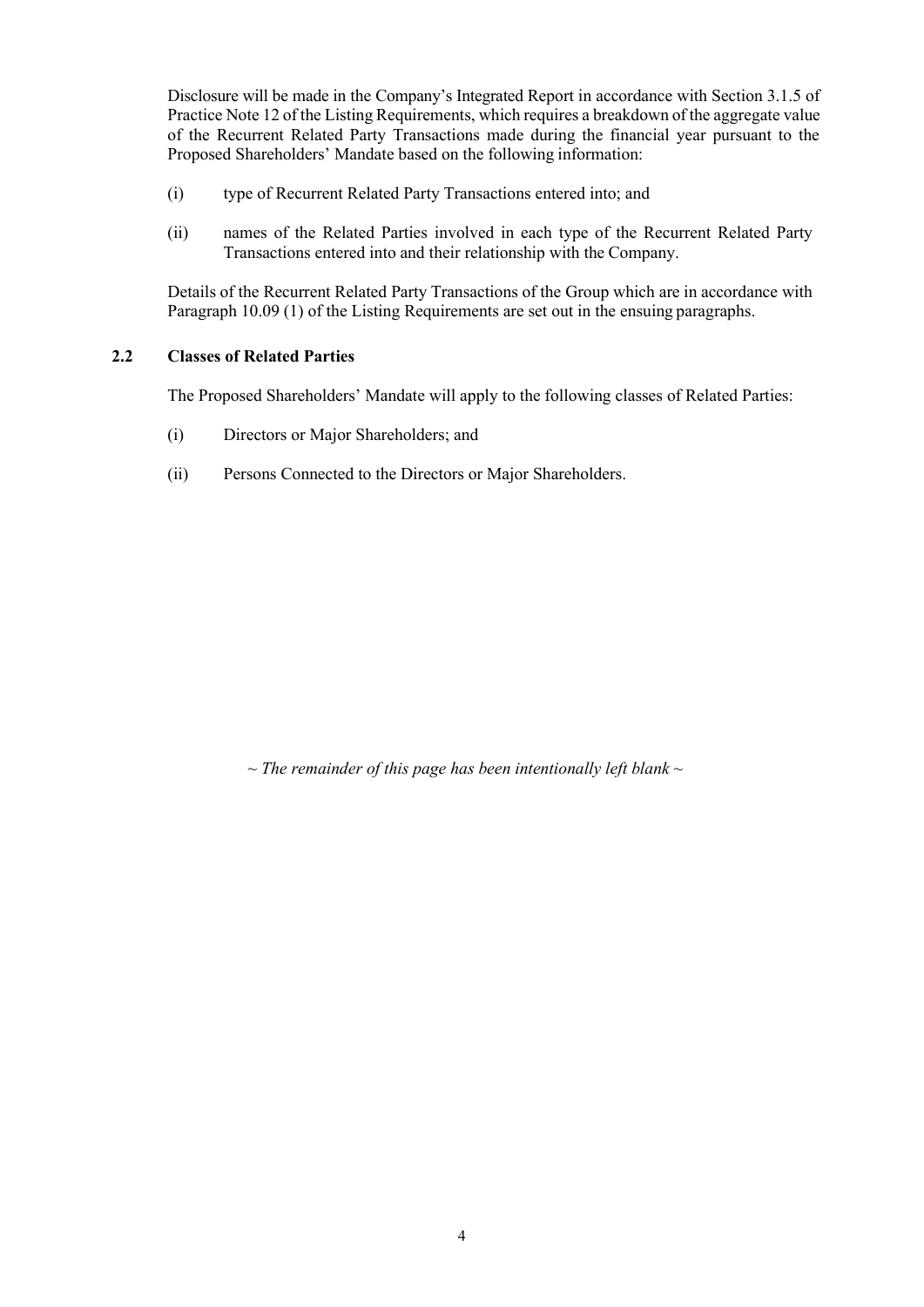Details of Recurrent Related Party Transactions contemplated under the Proposed Shareholders' Mandate **2.3 Details of Recurrent Related Party Transactions contemplated under the Proposed Shareholders' Mandate**  $2.3$ 

The class and nature of the Recurrent Related Party Transactions of the Group are as follows: 2.3.1 The class and nature of the Recurrent Related Party Transactions of the Group are as follows:  $2.3.1$ 

| <b>Actual Value of</b><br>transactions<br>since last AGM<br><b>RM'000</b><br>until LPD                                 | 2,657                                                                                                                                                                     |
|------------------------------------------------------------------------------------------------------------------------|---------------------------------------------------------------------------------------------------------------------------------------------------------------------------|
| year's mandate<br><b>Estimated value</b><br>for preceding<br>disclosed in<br>circular dated<br>24 March 2021<br>RM'000 | #                                                                                                                                                                         |
| value during<br>period of the<br>Estimated<br>$mandate^{\wedge}$<br>the validity<br>RM'000                             | #                                                                                                                                                                         |
| <b>Interested Related</b><br>Parties                                                                                   | Connected to them ${}^@$<br>Major Shareholders<br>of S P Setia Group<br>Directors and/or<br>and Persons                                                                   |
| tions<br>Transacting Party   Nature of Transact                                                                        | properties in the ordinary course of<br>any one of the percentage ratios in<br>business of not more than 10% of<br>Sale of land or land-based<br>the Listing Requirements |
|                                                                                                                        | Connected to them<br>Directors and/or<br>Shareholders of<br>SP Setia Group<br>and Persons<br>Major                                                                        |
| Company                                                                                                                | SP Setia<br>Group                                                                                                                                                         |

# *Notes:*

- The Directors, Major Shareholders and/or Persons Connected to them who would be purchasing the properties sold by the Group could not be ascertained at this *The Directors, Major Shareholders and/or Persons Connected to them who would be purchasing the properties sold by the Group could not be ascertained at this juncture. @*
- Validity period refers to the period from 27 April 2022, being the date of the forthcoming 47<sup>th</sup> AGM, until the next AGM. *Validity period refers to the period from 27 April 2022, being the date of the forthcoming 47th AGM, until the next AGM.* **^**
- Estimates of the value of this category of transactions cannot be ascertained given the various types of properties sold by the Group which varies from project to project.  $Bsinmates$  of the value of this category of transactions cannot be ascertained given the various types of properties sold by the Group which varies from project to project. However, in accordance with Section 3.3 of Practice Note 12 of the Listing Requirements, any one of the percentage ratios of the transactions is not more than 10%. *However, in accordance with Section 3.3 of Practice Note 12 of the Listing Requirements, any one of the percentage ratios of the transactions is not more than 10%. #*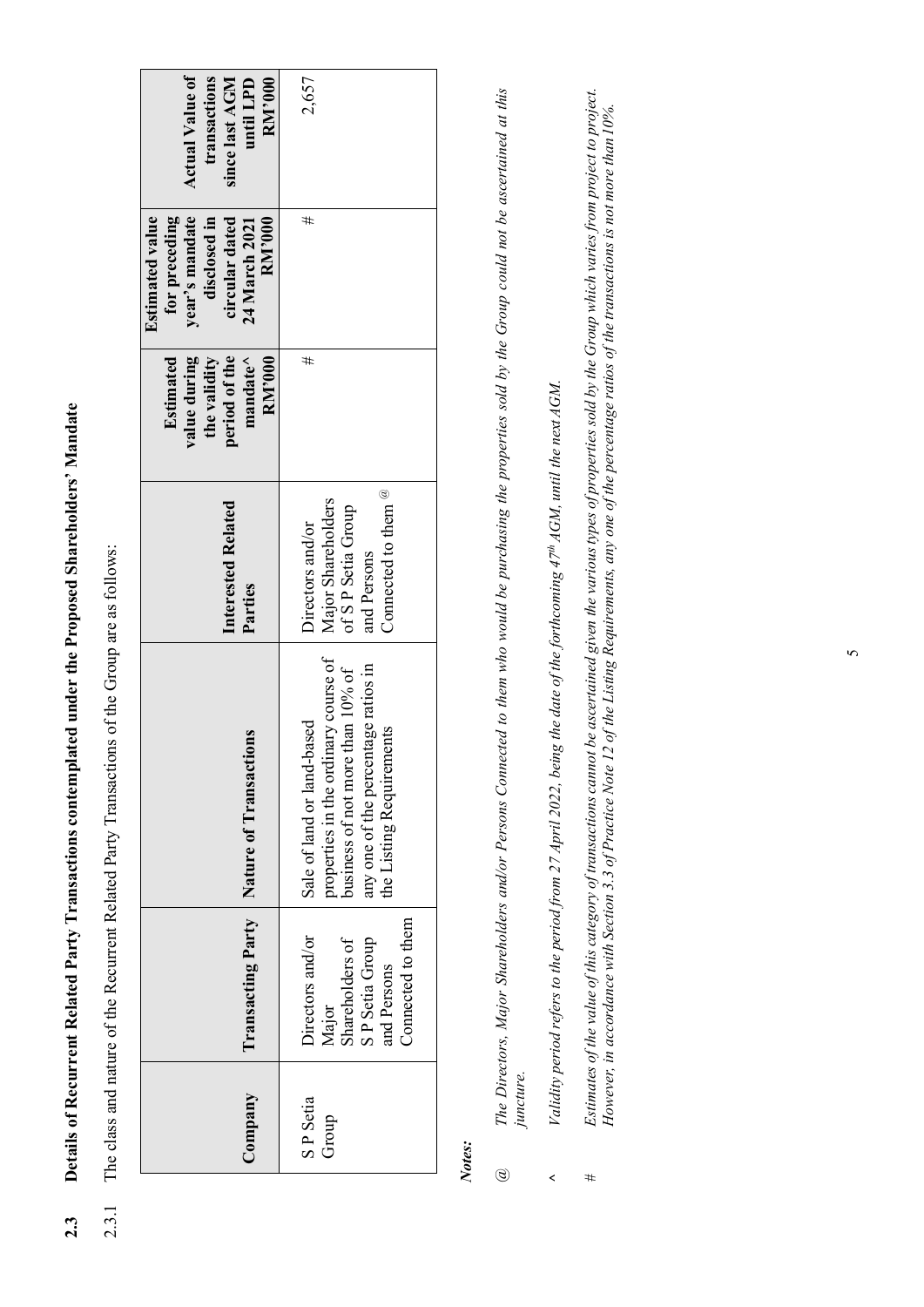- 2.3.2 There are a number of factors that affect the price of the properties including but not limiting to the prevailing market condition generally and the quality and characteristics for different properties, such as amenities, features, location and age. The selling price of the properties is applicable to all customers of the Group including Related Parties.
- 2.3.3 There is no deviation where the actual value transacted of each Recurrent Related Party Transaction, from the date on which the existing mandate was obtained up to LPD, exceeds the estimated value of each Recurrent Related Party Transaction as disclosed in the preceding year's circular to shareholders by 10% or more.
- 2.3.4 There is no threshold for the approval of Recurrent Related Party Transactions within the Group asthe sale of properties by the Group to the Related Parties are guided by the provision in Section 3.3 of Practice Note 12 of the Listing Requirements and the Recurrent Related Party Transactions contemplated under the Proposed Shareholders' Mandate will be carried out at arm's length basis, on transaction prices and on terms not more favourable to the Related Parties than those generally available to the public and are not to the detriment of the minority shareholders.
- 2.3.5 The Directors, Major Shareholders and/or Persons Connected to them who would be purchasing the properties sold by the Group could not be ascertained at this point in time. Disclosure will be made in the Integrated Report of the Company in accordance with Practice Note 12 of the Listing Requirements.

#### **2.4 Amount Due and Owing by Related Parties**

As at 31 December 2021, there were no amounts due and owing to the Group under the Recurrent Related Party Transactions which exceeded the credit term.

#### **2.5 Review Procedures in relation to Recurrent Related Party Transactions**

The Group has established various procedures to ensure that the Recurrent Related Party Transactions are conducted at arm's length and on normal commercial terms, which are consistent with the Group's normal business practices and policies, and on terms not more favourable to the Related Parties than those generally available to the public and are not to the detriment of the minority shareholders.

To monitor the Recurrent Related Party Transactions, the procedures established by the Group are as follows:

- (i) A list of Related Parties will be circulated within the Group to notify that all Recurrent Related Party Transactions are required to be undertaken on an arm's length basis and normal commercial terms and on terms not more favourable to the Related Parties than those generally available to the public. These include transacting at prevailing market rates/prices of the service provider's usual commercial terms or otherwise in accordance with applicable industry norm. Transactions refer to both sales and purchases of services of the Group.
- (ii) Any tender, quotation or contract received from or proposed to be entered with a Related Party will not be approved unless the terms offered to the Group are comparable with those offered by other unrelated parties for the same or substantially similar type of transactions.
- (iii) Records will be maintained by the Company to capture all Recurrent Related Party Transactions entered into pursuant to the Proposed Shareholders' Mandate to ensure that relevant approvals have been obtained and review procedures in respect of such transactions are adhered to.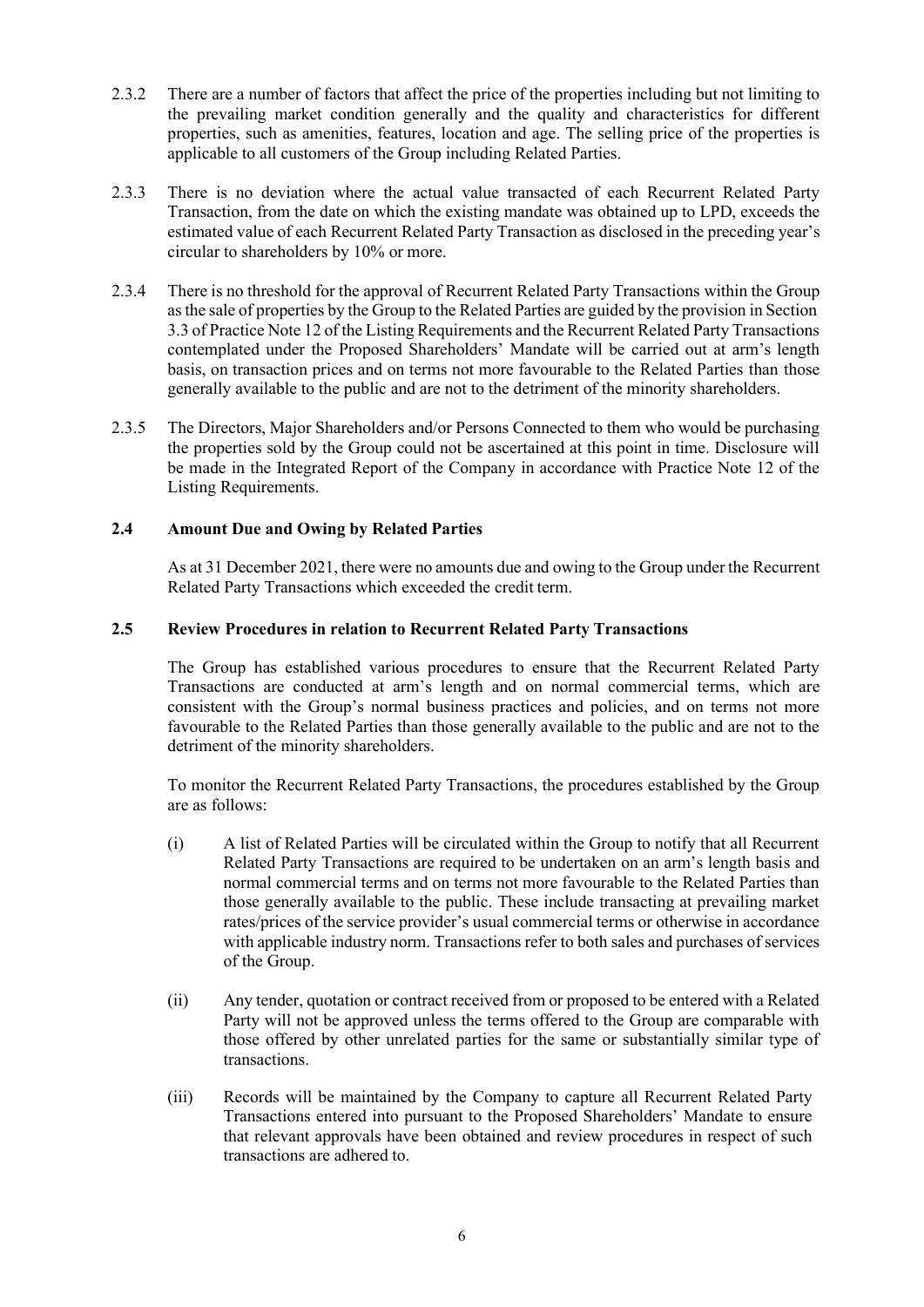- (iv) The annual internal audit plan shall incorporate a review of all Recurrent Related Party Transactions entered into pursuant to the Proposed Shareholders' Mandate to ensure that relevant approvals have been obtained and the review procedures in respect of such transactions are adhered to. Any divergence will be reported to the AuditCommittee.
- (v) The Audit Committee shall review the internal audit reports to ascertain that the guidelines and procedures established to monitor Recurrent Related Party Transactions have been complied with and the review shall be done at every quarter together with the review of the quarterly results.
- (vi) Disclosure will be made in the Integrated Report of the Company of the aggregate value of transactions conducted pursuant to the Proposed Shareholders' Mandate during the financial year, in accordance with the provisions of Paragraph 10.09 of Chapter 10 and Section 3.1.5 of Practice Note 12 of the Listing Requirements.
- (vii) The Audit Committee has reviewed and shall continue to review the adequacy and appropriateness of the procedures as and when required, with the authority to subdelegate to individuals or committees within the Company as they deem appropriate.

At least two (2) other contemporaneous transactions with unrelated third parties for similar products and/or quantities will be used as comparison, whenever possible, to determine whether the price and terms offered to the related parties are fair and reasonable and comparable to those offered to other unrelated third parties for the same or substantially similar type of products and/or quantities. In the event that comparative pricing from unrelated third parties cannot be obtained, the transaction price will be determined by S P Setia Group based on the factors as mentioned in Section 2.3.2 above and ensure that the Recurrent Related Party Transaction is not detrimental to S P Setia Group and our minority shareholders.

Where any Director has an interest (direct or indirect) in any Recurrent Related Party Transactions, such Director (or his alternate, where applicable) shall abstain from deliberation and voting on the matter. Interested Directors shall also abstain from deliberating at Board meetings in respect of the Recurrent Related Party Transactions in which they or Persons Connected to them are interested.

Pursuant to Paragraph 10.09 of Chapter 10 of the Listing Requirements, in a meeting to obtain shareholders' approval for the Proposed Shareholders' Mandate, the interested Director, interested Major Shareholder or interested Persons Connected to a Director or Major Shareholder; and where it involves the interest of an interested Person Connected to a Director or Major Shareholder, such Director or Major Shareholder must abstain from voting on the resolution approving the transactions. An interested Director or interested Major Shareholder must also ensure that Persons Connected to him/her abstain from voting on the resolution approving the transactions.

#### **2.6 Audit Committee Statement**

The Audit Committee of the Company has considered the procedures mentioned above and is of the view that:

- (a) the procedures are sufficient to ensure that the Recurrent Related Party Transactions of a revenue or trading nature are conducted at arm's length and on normal commercial terms which are consistent with the Group's usual business practices and policies;
- (b) the Recurrent Related Party Transactions were on terms not more favourable to the Related Parties than those generally available to the public and are not to the detriment of the minority shareholders of the Group; and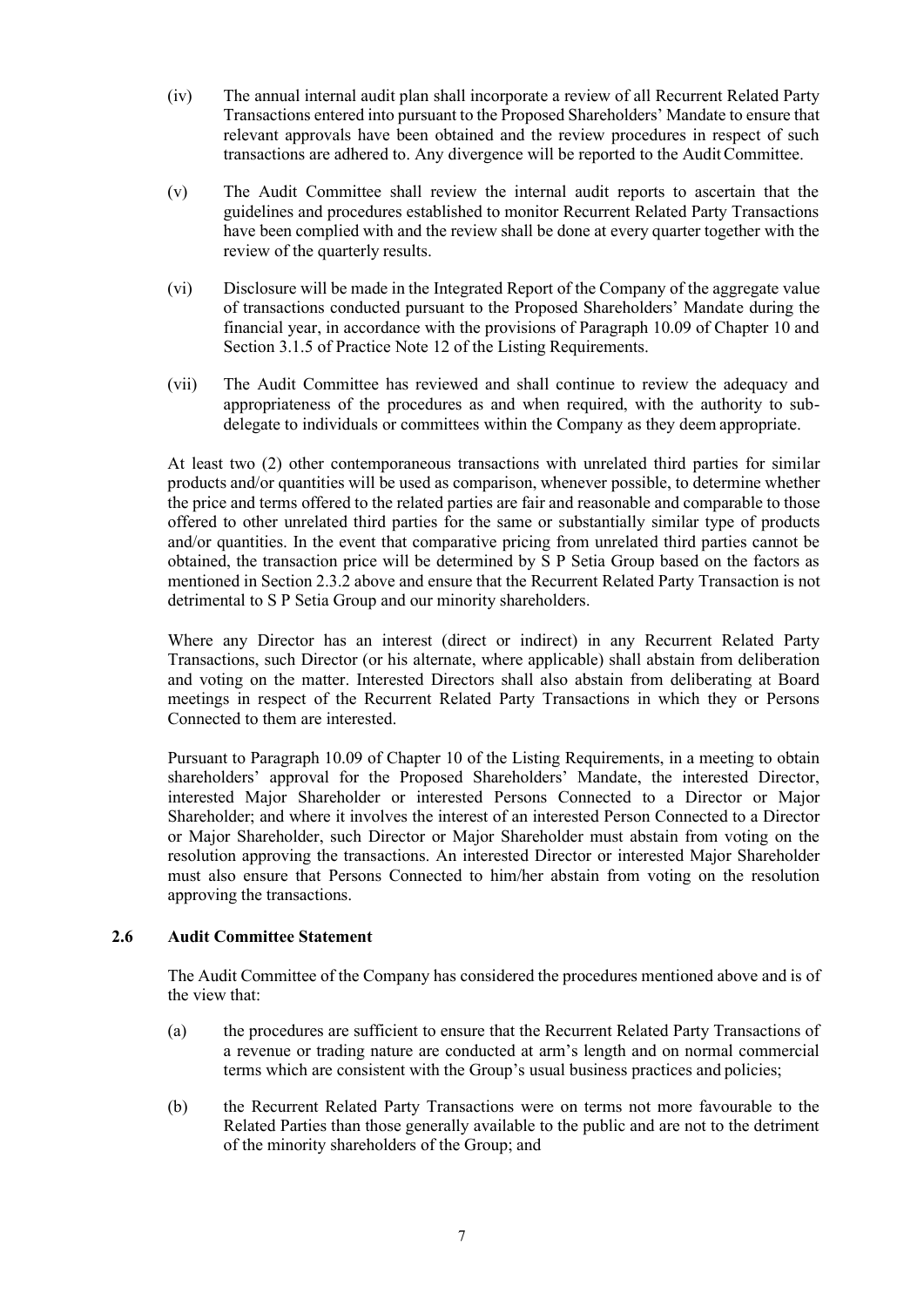(c) the Group has in place adequate procedures and processes to monitor, track and identify Recurrent Related Party Transactions in a timely and orderly manner. Such procedures and processes are reviewed by the Audit Committee and/or the management staff as and when necessary.

#### **3. RATIONALE AND BENEFITS OF THE PROPOSED SHAREHOLDERS' MANDATE**

The Recurrent Related Party Transactions that are set out in this Circular are all in the ordinary course of business and intended to meet the business needs of the Group on the best possible terms and represent sound business decisions which are taken for legitimate and bona fide business purposes which will enhance the Group's ability to explore beneficial business opportunities.

The Proposed Shareholders' Mandate, if approved by the shareholders, will eliminate the need to make announcements to Bursa Securities or to convene separate general meetings from time to time to seek shareholders' approval as and when Recurrent Related Party Transaction(s) with the specified classes of Related Parties arise. This will reduce substantially the expenses associated with the convening of general meetings on an ad hoc basis, improve administrative efficiency considerably and allow manpower resources and time to be focused on attaining the Group's corporate objectives and business opportunities.

The Proposed Shareholders' Mandate is intended to facilitate transactions entered into in the ordinary course of business of the Group which are transacted from time to time with the Related Parties at arm's length, on the Group's normal commercial terms which are not more favourable to the Related Parties than those generally available to the public and are not detrimental to the minority shareholders of the Company.

#### **4. FINANCIAL EFFECTS**

#### **4.1 Share Capital and Major Shareholders' Shareholdings**

The Proposed Shareholders' Mandate will not have any effect on the share capital and the Major Shareholders' shareholdings in the Company.

#### **4.2 Earnings**

The Proposed Shareholders' Mandate is not expected to have any material effect on the earnings of the Group for the current financial year ending 31 December 2022.

#### **4.3 NA**

The Proposed Shareholders' Mandate is not expected to have any material effect on the NA of the Group for the current financial year ending 31 December 2022.

#### **5. APPROVALS REQUIRED**

The Proposed Shareholders' Mandate is conditional upon the approval being obtained from the shareholders of the Company at the forthcoming  $47<sup>th</sup>$  AGM.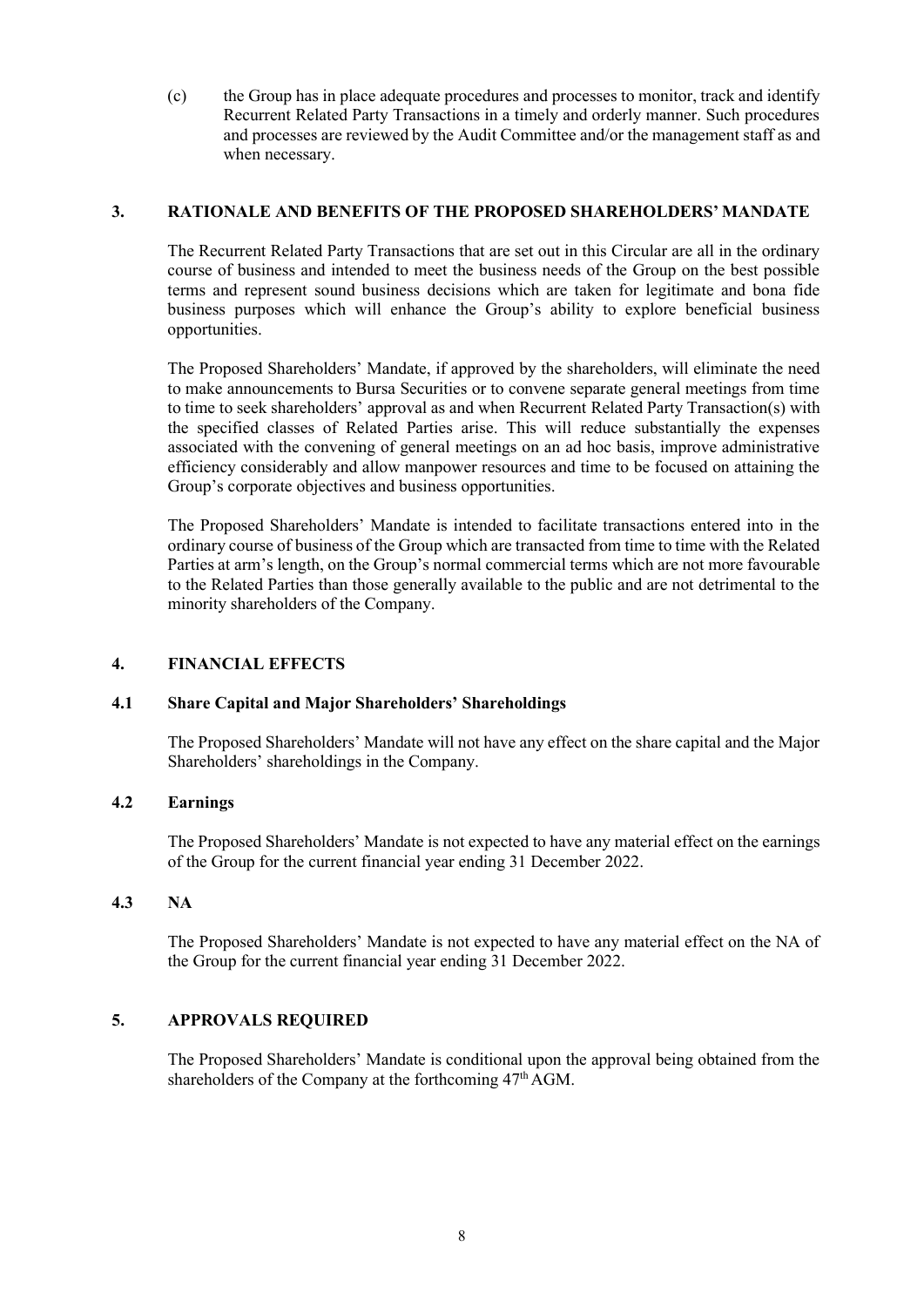#### **6. INTERESTS OF THE DIRECTORS AND MAJOR SHAREHOLDERS**

All the Directors have and will continue to abstain from all Board deliberations and voting in relation to the said Recurrent Related Party Transactions. The Directors shall abstain from voting on the Proposed Shareholders' Mandate, in respect of their direct and indirect interests in the Company, where applicable, at the 47<sup>th</sup> AGM to be convened.

Save as disclosed below, none of the Directors have any direct and indirect interest in the Company as at LPD:

| Interested                 |         | <b>No. of Shares</b> | No. of RCPS-i A |               |               |               | <b>No. of RCPS-i B</b>   |               |                          |                          |                 |               |
|----------------------------|---------|----------------------|-----------------|---------------|---------------|---------------|--------------------------|---------------|--------------------------|--------------------------|-----------------|---------------|
| <b>Director</b>            | Direct  | $\frac{0}{0}$        | <b>Indirect</b> | $\frac{0}{0}$ | <b>Direct</b> | $\frac{0}{0}$ | <b>Indirect</b>          | $\frac{0}{0}$ | <b>Direct</b>            | $\frac{0}{0}$            | <b>Indirect</b> | $\frac{0}{0}$ |
| Datuk<br>Choong Kai<br>Wai | 411.250 | 0.01                 | -               | ۰             | -             | -             | $\overline{\phantom{0}}$ | -             | $\overline{\phantom{0}}$ | $\overline{\phantom{0}}$ |                 |               |

The Directors of the Company have undertaken to ensure that the Persons Connected to them (if any) will abstain from voting in respect of their direct and indirect shareholdings on the ordinary resolution pertaining to the Proposed Shareholders' Mandate at the forthcoming  $47<sup>th</sup>$  AGM.

None of the Major Shareholders and/or Persons Connected to the Major Shareholders of S P Setia has any interest, direct or indirect, in the Proposed Shareholders' Mandate.

#### **7. OPINION AND RECOMMENDATION FROM DIRECTORS**

All the Directors have abstained from making an opinion and/or any recommendation on the entry into the Recurrent Related Party Transactions as specified in Section 2.3.1 of the Proposed Shareholders' Mandate to be tabled at the forthcoming  $47<sup>th</sup>$  AGM of the Company.

#### **8. AGM**

The 47th AGM of the Company, the Notice of which is enclosed in the Integrated Report 2021 of the Company, will be conducted entirely through live streaming from the broadcast venue at Annex, Level 1, S P Setia Berhad Corporate HQ, No. 12, Persiaran Setia Dagang, Setia Alam, Seksyen U13, 40170 Shah Alam, Selangor Darul Ehsan on Wednesday, 27 April 2022 at 10.00 a.m., or at any adjournment thereof for the purpose of considering and, if thought fit, approving, inter alia, with or without modifications, the resolution on the Proposed Shareholders' Mandate as Special Business.

Shareholders are to attend, speak (including posing questions to the Board via real time submission of typed texts) and vote (collectively, "participate") remotely in the 47<sup>th</sup> AGM of the Company via the Remote Participation and Voting facilities provided by Tricor Investor & Issuing House Services Sdn. Bhd. via its TIIH Online website at https://tiih.online.

If you are unable to participate in the  $47<sup>th</sup>$  AGM, you are requested to complete, sign and return the Form of Proxy, which is attached together with the Integrated Report 2021 of the Company, in accordance with the instructions printed therein as soon as possible and cause it to be deposited at the Share Registrar's Office, Tricor Investor & Issuing House Services Sdn Bhd at Unit 32-01, Level 32, Tower A, Vertical Business Suite, Avenue 3, Bangsar South, No. 8, Jalan Kerinchi, 59200 Kuala Lumpur or its Customer Service Counter at Unit G-3, Ground Floor, Vertical Podium, Avenue 3, Bangsar South, No. 8, Jalan Kerinchi, 59200 Kuala Lumpur or to submit the Form of Proxy electronically via TIIH Online at https://tiih.online not less than 48 hours before the time set for holding the meeting. The lodging of the Form of Proxy will not preclude you from participating remotely in the meeting should you subsequently wish to do so.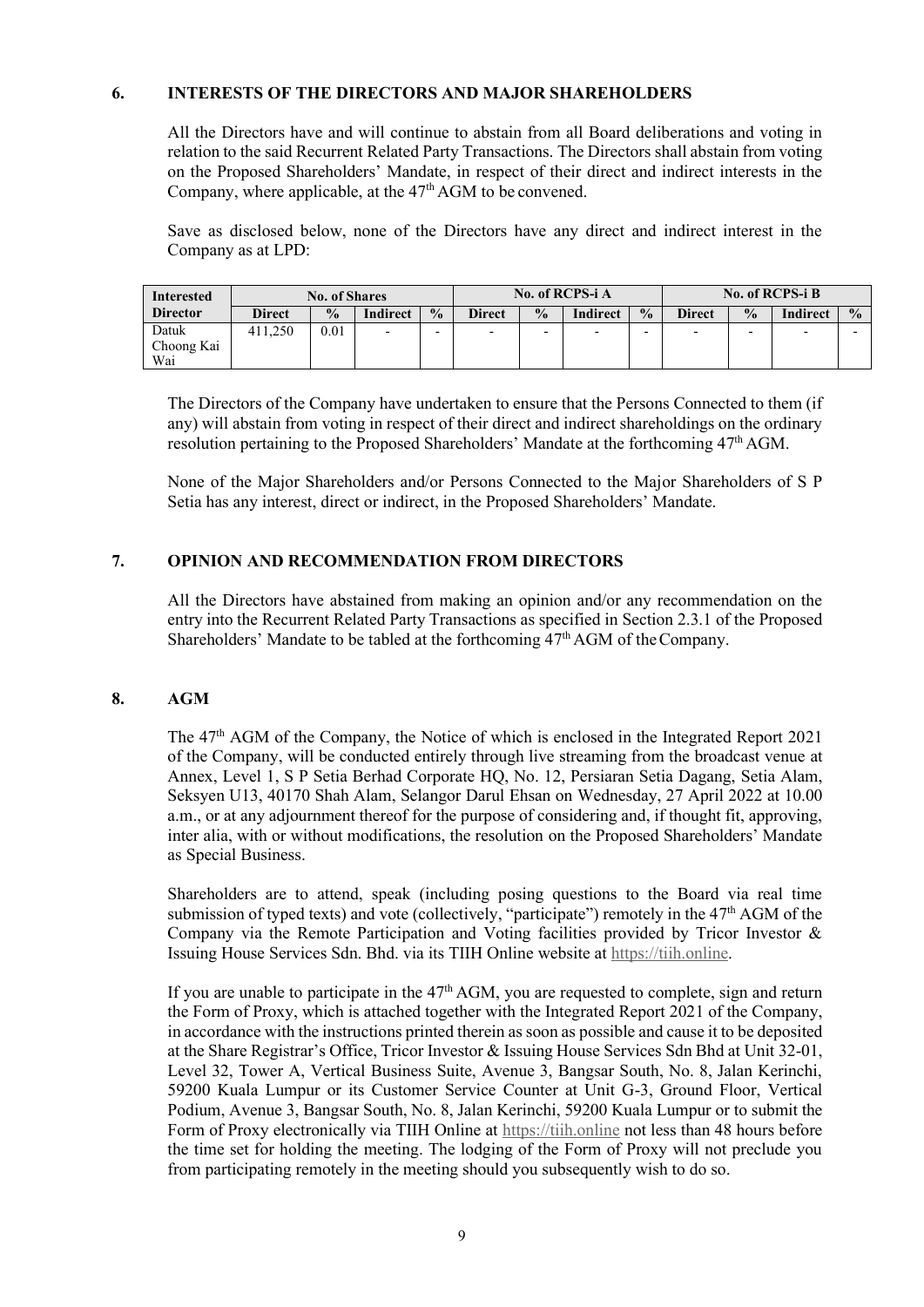## **9. FURTHER INFORMATION**

Shareholders are requested to refer to the attached Appendix II for further information.

Yours faithfully For and on behalf of the Board **S P SETIA BERHAD**

**DATO' AHMAD PARDAS BIN SENIN** Senior Independent Non-Executive Director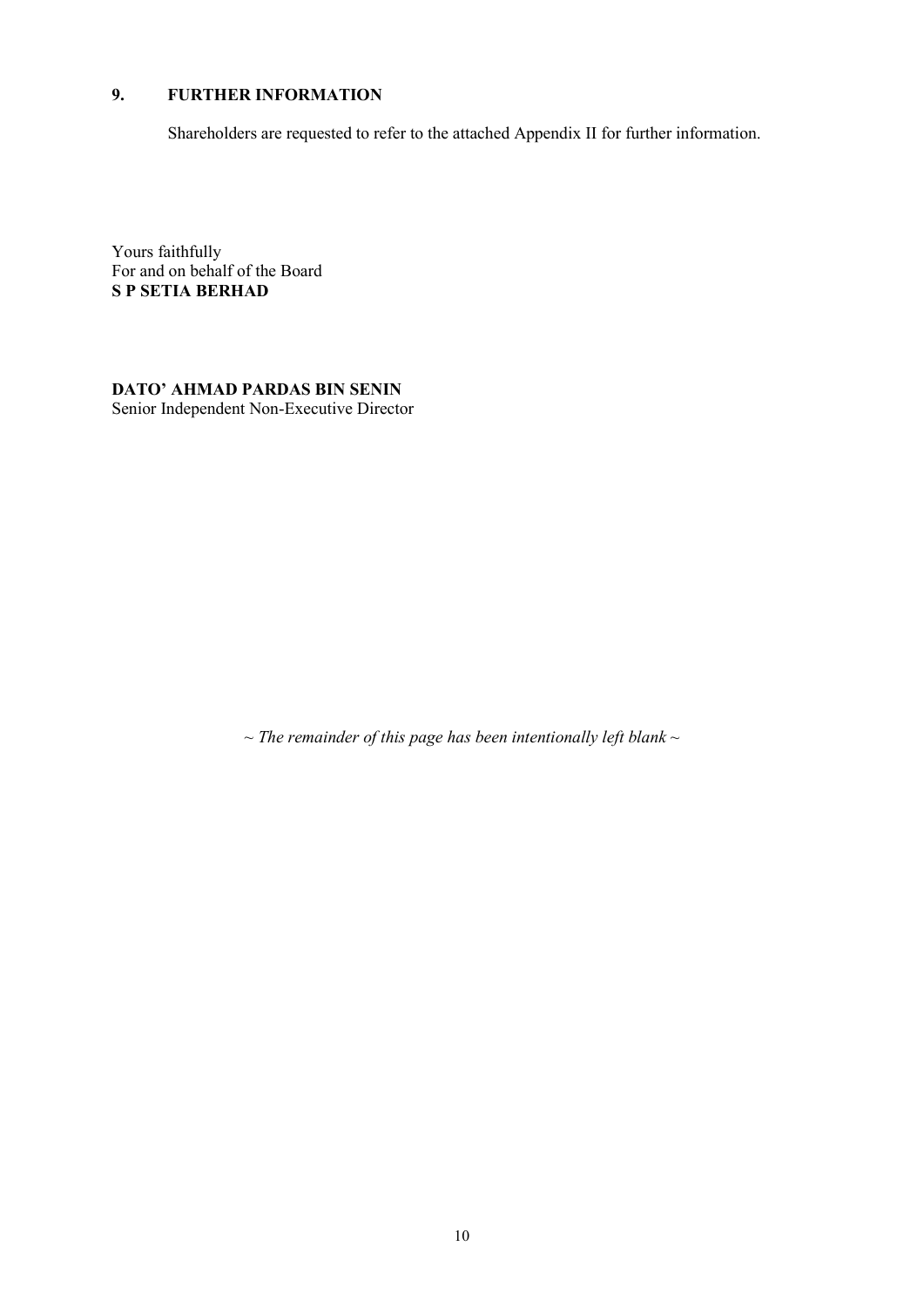### **ORDINARY RESOLUTION 9 UNDER SPECIAL BUSINESS TO BE TABLED AT THE 47TH AGM OF S P SETIA SCHEDULED TO BE HELD ON WEDNESDAY, 27 APRIL 2022 AT 10.00 A.M.**

#### **ORDINARY RESOLUTION**

#### **PROPOSED SHAREHOLDERS' MANDATE FOR RECURRENT RELATED PARTY TRANSACTIONS OF A REVENUE OR TRADING NATURE AS SPECIFIED IN SECTION 2.3.1 OF THE CIRCULAR TO SHAREHOLDERS DATED 29 MARCH 2022**

"**THAT**, subject always to the Main Market Listing Requirements of Bursa Malaysia Securities Berhad, approval be and is hereby given to the Company and its subsidiaries ("S P Setia Group") to enter into and give effect to specified recurrent related party transactions of a revenue or trading nature of the S P Setia Group with specified classes of Related Parties (as defined in the Main Market Listing Requirements of Bursa Malaysia Securities Berhad and as specified in Section 2.3.1 of the Circular to Shareholders dated 29 March 2022) which are necessary for the day to day operations in the ordinary course of business and are carried out at arm's length basis on normal commercial terms of the S P Setia Group and on terms not more favourable to the Related Parties than those generally available to the public and are not detrimental to minority shareholders of the Company and such approval shall continue to be in force until:

- (i) the conclusion of the next Annual General Meeting ("AGM") of the Company at which time it will lapse, unless by a resolution passed at the meeting, the authority is renewed;
- (ii) the expiration of the period within which the next AGM after the date it is required to be held pursuant to Section 340(2) of the Companies Act 2016 ("Act") (but shall not extend to such extension as may be allowed pursuant to Section 340(4) of the Act); or
- (iii) revoked or varied by resolution passed by the shareholders in a general meeting,

whichever is the earlier.

**AND THAT** authority be and is hereby given to the Directors of the Company to complete and do all such acts and things as they may consider necessary or expedient in the best interest of the Company (including executing all such documents as may be required) to give effect to the transactions contemplated and/or authorised by this Ordinary Resolution."